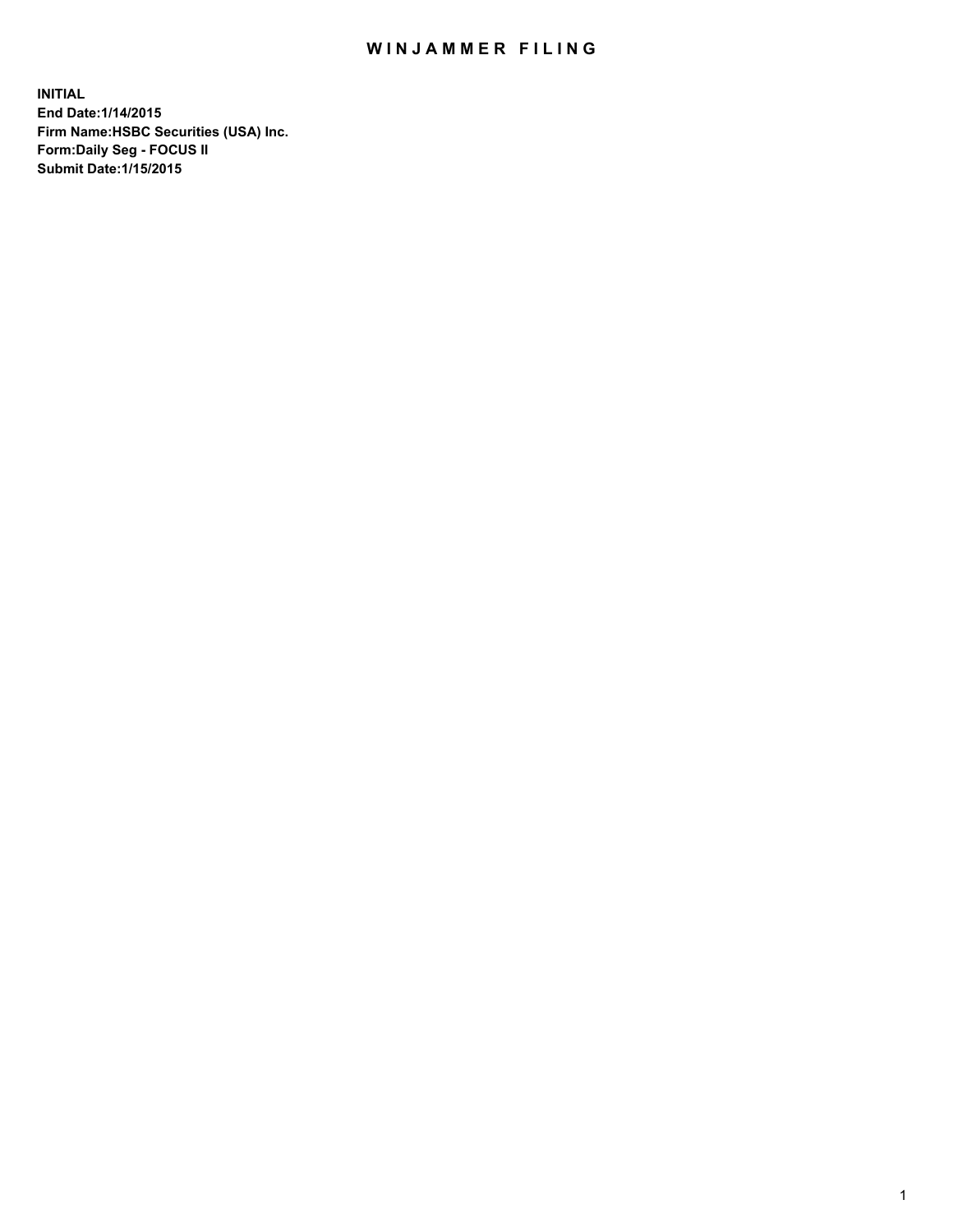## **INITIAL End Date:1/14/2015 Firm Name:HSBC Securities (USA) Inc. Form:Daily Seg - FOCUS II Submit Date:1/15/2015 Daily Segregation - Cover Page**

| Name of Company<br><b>Contact Name</b><br><b>Contact Phone Number</b><br><b>Contact Email Address</b>                                                                                                                                                                                                                          | <b>HSBC Securities (USA) Inc.</b><br><b>Steven Richardson</b><br>212-525-6445<br>steven.richardson@us.hsbc.com |
|--------------------------------------------------------------------------------------------------------------------------------------------------------------------------------------------------------------------------------------------------------------------------------------------------------------------------------|----------------------------------------------------------------------------------------------------------------|
| FCM's Customer Segregated Funds Residual Interest Target (choose one):<br>a. Minimum dollar amount: ; or<br>b. Minimum percentage of customer segregated funds required:%; or<br>c. Dollar amount range between: and; or<br>d. Percentage range of customer segregated funds required between: % and %.                        | 50,000,000<br>0 <sub>0</sub><br>0 <sub>0</sub>                                                                 |
| FCM's Customer Secured Amount Funds Residual Interest Target (choose one):<br>a. Minimum dollar amount: ; or<br>b. Minimum percentage of customer secured funds required:%; or<br>c. Dollar amount range between: and; or<br>d. Percentage range of customer secured funds required between:% and%.                            | 10,000,000<br><u>0</u><br>0 <sub>0</sub><br>0 <sub>0</sub>                                                     |
| FCM's Cleared Swaps Customer Collateral Residual Interest Target (choose one):<br>a. Minimum dollar amount: ; or<br>b. Minimum percentage of cleared swaps customer collateral required:% ; or<br>c. Dollar amount range between: and; or<br>d. Percentage range of cleared swaps customer collateral required between:% and%. | 30,000,000<br>00<br><u>00</u>                                                                                  |

Attach supporting documents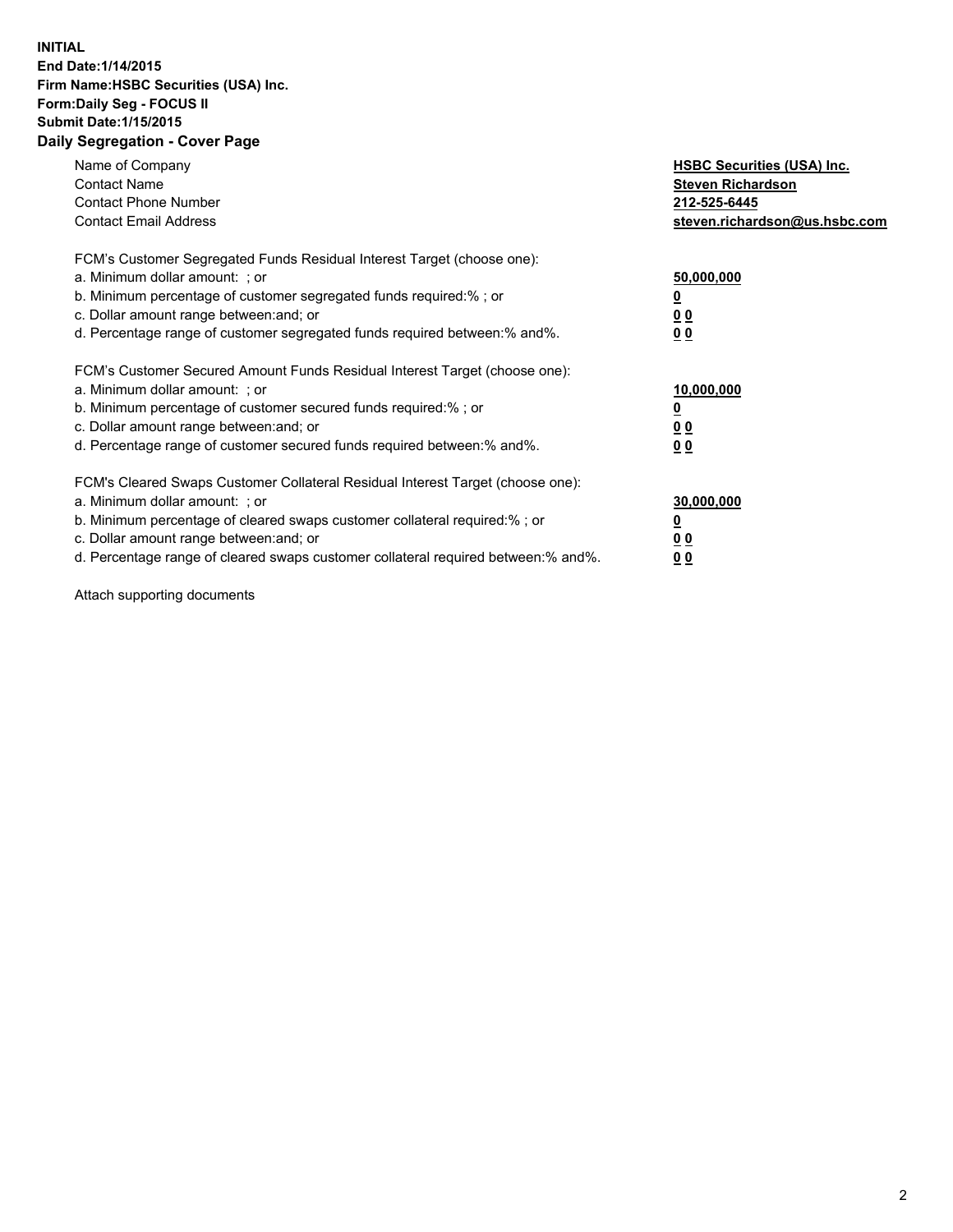**INITIAL End Date:1/14/2015 Firm Name:HSBC Securities (USA) Inc. Form:Daily Seg - FOCUS II Submit Date:1/15/2015 Daily Segregation - Secured Amounts**

Foreign Futures and Foreign Options Secured Amounts Amount required to be set aside pursuant to law, rule or regulation of a foreign government or a rule of a self-regulatory organization authorized thereunder **0** [7305] 1. Net ledger balance - Foreign Futures and Foreign Option Trading - All Customers A. Cash **80,889,848** [7315] B. Securities (at market) **33,302,015** [7317] 2. Net unrealized profit (loss) in open futures contracts traded on a foreign board of trade **8,555,664** [7325] 3. Exchange traded options a. Market value of open option contracts purchased on a foreign board of trade **0** [7335] b. Market value of open contracts granted (sold) on a foreign board of trade **0** [7337] 4. Net equity (deficit) (add lines 1. 2. and 3.) **122,747,527** [7345] 5. Account liquidating to a deficit and account with a debit balances - gross amount **2,560,963** [7351] Less: amount offset by customer owned securities **-2,160,052** [7352] **400,911** [7354] 6. Amount required to be set aside as the secured amount - Net Liquidating Equity Method (add lines 4 and 5) **123,148,438** [7355] 7. Greater of amount required to be set aside pursuant to foreign jurisdiction (above) or line 6. **123,148,438** [7360] FUNDS DEPOSITED IN SEPARATE REGULATION 30.7 ACCOUNTS 1. Cash in banks A. Banks located in the United States **23,567,852** [7500] B. Other banks qualified under Regulation 30.7 **0** [7520] **23,567,852** [7530] 2. Securities A. In safekeeping with banks located in the United States **78,302,015** [7540] B. In safekeeping with other banks qualified under Regulation 30.7 **0** [7560] **78,302,015** [7570] 3. Equities with registered futures commission merchants A. Cash **0** [7580] B. Securities **0** [7590] C. Unrealized gain (loss) on open futures contracts **0** [7600] D. Value of long option contracts **0** [7610] E. Value of short option contracts **0** [7615] **0** [7620] 4. Amounts held by clearing organizations of foreign boards of trade A. Cash **0** [7640] B. Securities **0** [7650] C. Amount due to (from) clearing organization - daily variation **0** [7660] D. Value of long option contracts **0** [7670] E. Value of short option contracts **0** [7675] **0** [7680] 5. Amounts held by members of foreign boards of trade A. Cash **56,307,387** [7700] B. Securities **0** [7710] C. Unrealized gain (loss) on open futures contracts **8,555,664** [7720] D. Value of long option contracts **0** [7730] E. Value of short option contracts **0** [7735] **64,863,051** [7740] 6. Amounts with other depositories designated by a foreign board of trade **0** [7760] 7. Segregated funds on hand **0** [7765] 8. Total funds in separate section 30.7 accounts **166,732,918** [7770] 9. Excess (deficiency) Set Aside for Secured Amount (subtract line 7 Secured Statement Page 1 from Line 8) **43,584,480** [7380] 10. Management Target Amount for Excess funds in separate section 30.7 accounts **26,665,323** [7780] 11. Excess (deficiency) funds in separate 30.7 accounts over (under) Management Target **16,919,157** [7785]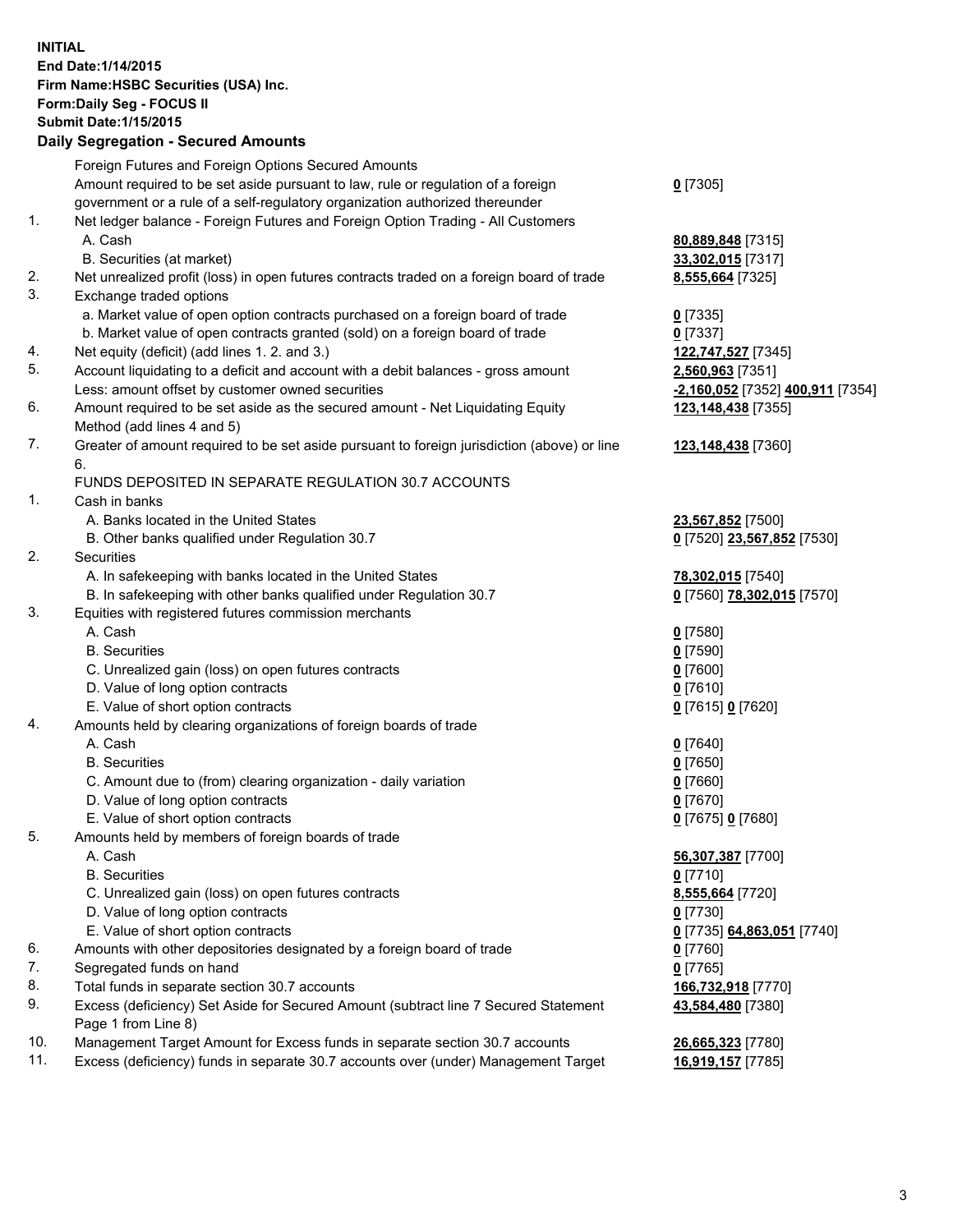| <b>INITIAL</b> | End Date: 1/14/2015<br>Firm Name: HSBC Securities (USA) Inc.<br>Form: Daily Seg - FOCUS II                    |                              |
|----------------|---------------------------------------------------------------------------------------------------------------|------------------------------|
|                | <b>Submit Date: 1/15/2015</b>                                                                                 |                              |
|                | Daily Segregation - Segregation Statement                                                                     |                              |
|                |                                                                                                               |                              |
|                | SEGREGATION REQUIREMENTS(Section 4d(2) of the CEAct)                                                          |                              |
| 1.             | Net ledger balance                                                                                            |                              |
|                | A. Cash                                                                                                       | 394,424,871 [7010]           |
|                | B. Securities (at market)                                                                                     | 588,080,211 [7020]           |
| 2.<br>3.       | Net unrealized profit (loss) in open futures contracts traded on a contract market<br>Exchange traded options | -82,407,839 [7030]           |
|                | A. Add market value of open option contracts purchased on a contract market                                   | 125,211,203 [7032]           |
|                | B. Deduct market value of open option contracts granted (sold) on a contract market                           | $-12,158,147$ [7033]         |
| 4.             | Net equity (deficit) (add lines 1, 2 and 3)                                                                   | 1,013,150,299 [7040]         |
| 5.             | Accounts liquidating to a deficit and accounts with                                                           |                              |
|                | debit balances - gross amount                                                                                 | 2,050,317 [7045]             |
|                | Less: amount offset by customer securities                                                                    | -2,049,862 [7047] 455 [7050] |
| 6.             | Amount required to be segregated (add lines 4 and 5)                                                          | 1,013,150,754 [7060]         |
|                | FUNDS IN SEGREGATED ACCOUNTS                                                                                  |                              |
| 7.             | Deposited in segregated funds bank accounts                                                                   |                              |
|                | A. Cash                                                                                                       | 13,412,313 [7070]            |
|                | B. Securities representing investments of customers' funds (at market)                                        | $0$ [7080]                   |
|                | C. Securities held for particular customers or option customers in lieu of cash (at<br>market)                | 75,126,866 [7090]            |
| 8.             | Margins on deposit with derivatives clearing organizations of contract markets                                |                              |
|                | A. Cash                                                                                                       | 241,218,660 [7100]           |
|                | B. Securities representing investments of customers' funds (at market)                                        | 70,206,487 [7110]            |
|                | C. Securities held for particular customers or option customers in lieu of cash (at<br>market)                | 512,953,345 [7120]           |
| 9.             | Net settlement from (to) derivatives clearing organizations of contract markets                               | 69,691,171 [7130]            |
| 10.            | Exchange traded options                                                                                       |                              |
|                | A. Value of open long option contracts                                                                        | 125,211,203 [7132]           |
|                | B. Value of open short option contracts                                                                       | $-12,158,147$ [7133]         |
| 11.            | Net equities with other FCMs                                                                                  |                              |
|                | A. Net liquidating equity                                                                                     | 19,880,372 [7140]            |
|                | B. Securities representing investments of customers' funds (at market)                                        | 0 [7160]                     |
|                | C. Securities held for particular customers or option customers in lieu of cash (at                           | $0$ [7170]                   |
|                | market)                                                                                                       |                              |
| 12.            | Segregated funds on hand                                                                                      | $0$ [7150]                   |
| 13.            | Total amount in segregation (add lines 7 through 12)                                                          | 1,115,542,270 [7180]         |
| 14.            | Excess (deficiency) funds in segregation (subtract line 6 from line 13)                                       | 102,391,516 [7190]           |
| 15.            | Management Target Amount for Excess funds in segregation                                                      | 50,000,000 [7194]            |
| 16.            | Excess (deficiency) funds in segregation over (under) Management Target Amount                                | 52,391,516 [7198]            |

16. Excess (deficiency) funds in segregation over (under) Management Target Amount Excess